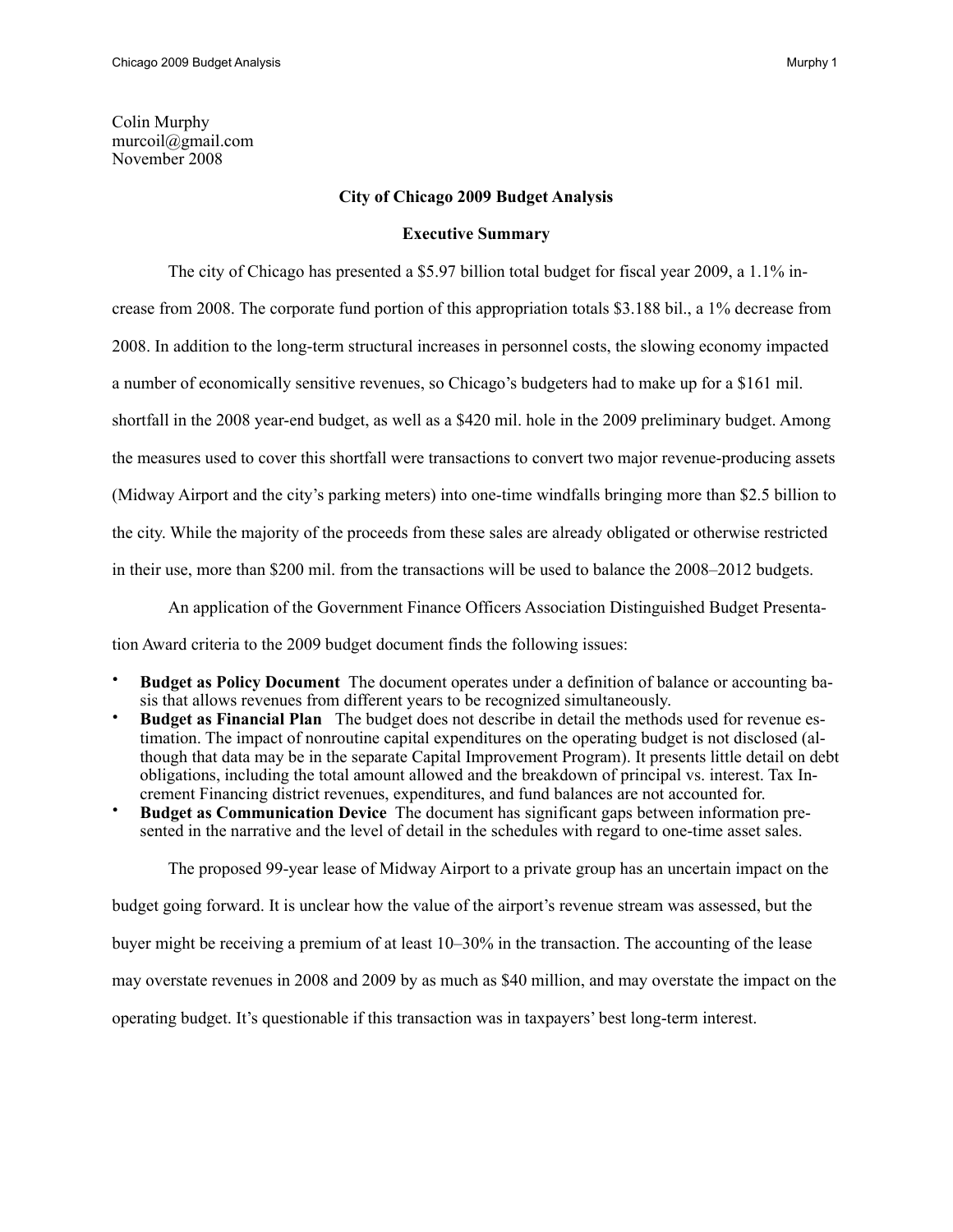#### **Introduction and Overview**

 The purpose of this paper is to evaluate the fiscal year 2009 budget for the City of Chicago, in order to a) determine how it fulfills the Distinguished Budget Presentation Award criteria set down by the Government Finance Officers Association (GFOA), and b) analyze in greater depth how the sale or longterm lease of major assets are presented in the budget, and how proceeds from such transactions are recognized.

 The City of Chicago is a home-rule municipality, and derives its budgeting and appropriation authority from the Illinois Municipal Code (65 ILCS 5/8-2-1ff.). In accordance with paragraph 8-2-6 of this section, the city adopts a balanced budget annually. The City of Chicago budget document comprises four volumes: I. *Overview and Revenue Estimates* (the budget message and narrative explanation, along with detailed revenue estimates; cited in this paper as "Overview"); II. *Program and Budget Summary* ("Program"); III. *Draft Action Plan* ("Action Plan"; a management document outlining plans and progress on social programs, as required under certain federal grants and entitlements); and IV. *Mayor's Budget Recommendations* ("Recommendations"; the line-item budget).

 The 2009 budget appropriates \$5.97 billion in total resources (including the general revenues in the corporate fund, plus special revenues, enterprise funds, capital funds, and other reserved revenues) plus another \$1.6 bil. in anticipated grant funds, a 1.1% increase from the 2008 budget. The 2009 corporate fund budget totals \$3.188 bil., a 1% decrease from 2008.

 The major budgetary issues facing Chicago in 2009 are 1) the nationwide economic downturn, which is causing large shortfalls in the economically sensitive revenues such as sales and real-estate transaction taxes that make up a significant portion of the revenue mix; 2) ongoing increases in personnel costs, including contractual wage increases and rising health and pension costs which the city is legally obligated to fund; and 3) increases in debt-service costs. In the 2009 preliminary budget released this past August, the city described a projected shortfall of \$141 million in the 2008 year-end and a gap between expenditures and projected revenues of approximately \$420 million in 2009. In the final recommendations for 2009, the measures applied to make up for these revenue shortfalls include the use of one-time proceeds from the proposed sale or lease of several large revenue-producing assets, including Midway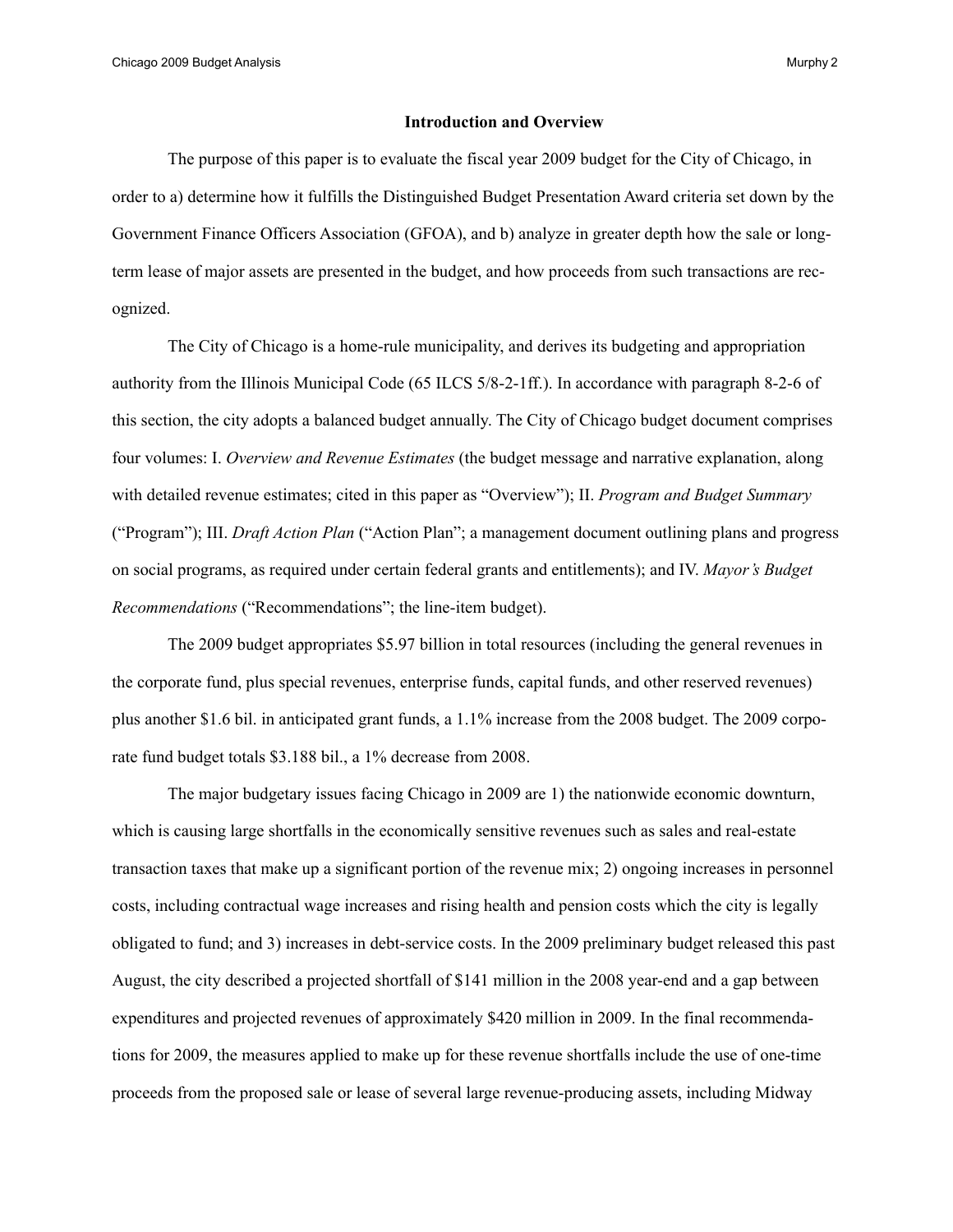Airport and the city's parking meters; and increases in fees, fines, and penalties and stepped up code enforcement to bring in greater fine and penalty revenue.

### **Application of GFOA Criteria to Chicago's 2009 Budget**

 Chicago was awarded the Government Finance Officers Association Distinguished Budget Presentation Award in 2008, as it had been for a number of years previously. For the most part, Chicago's 2009 budget meets the criteria for the award, with a few notable exceptions. This section will touch on each of the major criteria areas in order, but only if the presentation falls short on a specific criterion will it be expounded in detail.

 **The Budget as a Policy Document** For the first of the mandatory Policy Document criteria (PD1: inclusion of a coherent statement of entity-wide long-term financial policies), the document broadly meets the goal with a section specifically dedicated to explaining financial policies in fairly accessible language. (Overview, 102–107) However, on the subpoint of including a definition of balance, the document includes only a citation of the state statute requiring balance, and asserts that the budget presented is balanced by that definition. (Overview, 102) While the referenced statute is fairly easily obtained online, this fairly fundamental definition is not to be found summarized anywhere within the document itself. In addition, the budget seems to operate under a rather flexible definition of balance and accounting basis, which allows anticipated revenues from asset sales to be recognized in the year before the transaction actually takes place, while the assets to be sold are still appropriated at their full value for the coming year. The definition of balance is among the ideas examined in the second half of this paper.

 For the most part, the Overview and the Program together satisfy the remaining criteria for this section. The document clearly states short- and long-term entity-wide policies, goals, and initiatives; includes a budget message that explains priorities and issues for the coming year; and includes quantifiable goals and objectives for major organizational units.

 **The Budget as a Financial Plan** The document does not describe in any detail the methods used for revenue estimation as required to satisfy FP4, instead merely asserting that the city "estimates its annual revenues by objective and analytical processes." (Overview, 103) While specific revenues and yearover-year changes are discussed in detail in the revenue analysis and program budgets, the specific basis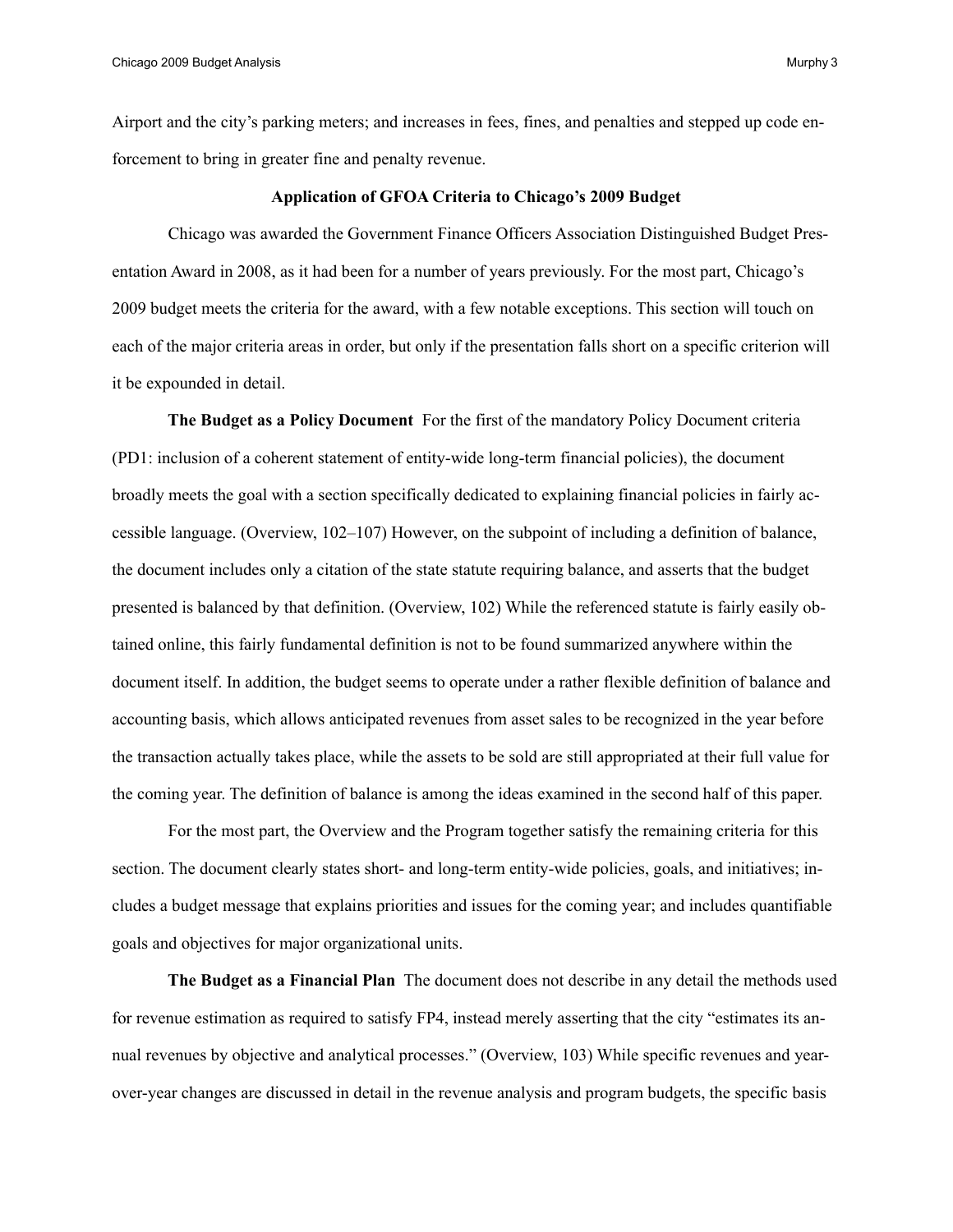for the new revenue estimates is generally not disclosed.

FP7 is concerned with significant nonroutine capital expenditures, and describing the extent to which they will affect current and future operating budgets. Since Chicago prepares a separate Capital Improvement Program (CIP) with its own cycle, individual capital projects are not identified or discussed in any significant detail in the main budget document. As such, nonroutine capital projects' impact on the operating budget is not identified in this document, individually or in aggregate. However, the document does explain that certain types of capital projects (new branch libraries, for example) would tend to have a greater impact on the operating budgets than, say, infrastructure improvements or curb cuts. (Overview, 98)

FP8 suggests that along with data on current debt obligations, the document should outline the city's debt policy and limits (or the lack of such limits), the effects of debt levels on operations, and a breakout of principal and interest payments for the current year. Though the Chicago document does include the data on aggregate debt obligations (Overview, 97; Program, 271), it does not include any information on debt limits, nor what proportion of any limit current obligations represent, nor what the components of the obligations are. The document also seems to conflate principal and interest payments on a single line.

 Finally, in a matter that's not clearly related to any of the criteria but which falls under the broad Financial Operations umbrella, the document makes only the barest mention of tax increment financing (TIF) funds, and makes no obvious attempt to account for them in the fund structure. The one mention of TIFs in the overview merely shows their total contribution to the capital program. Since TIFs represent a major revenue loss to the operating budget and a significant pool of funds, the document should treat the TIF pool like any other fund and, at the very least, a) show the amount of revenue diverted from the current year's budget by the increment, b) show accumulated fund balances, and c) show expenditures from the funds. Ideally, the document would include a section in the recommendations that breaks this down for individual TIF districts. As it stands, the TIFs essentially provide a large hidden fund with far less stringent reporting rules than other funds in the budget.

 **The Budget as an Operations Guide** The document satisfies all the requirements of this section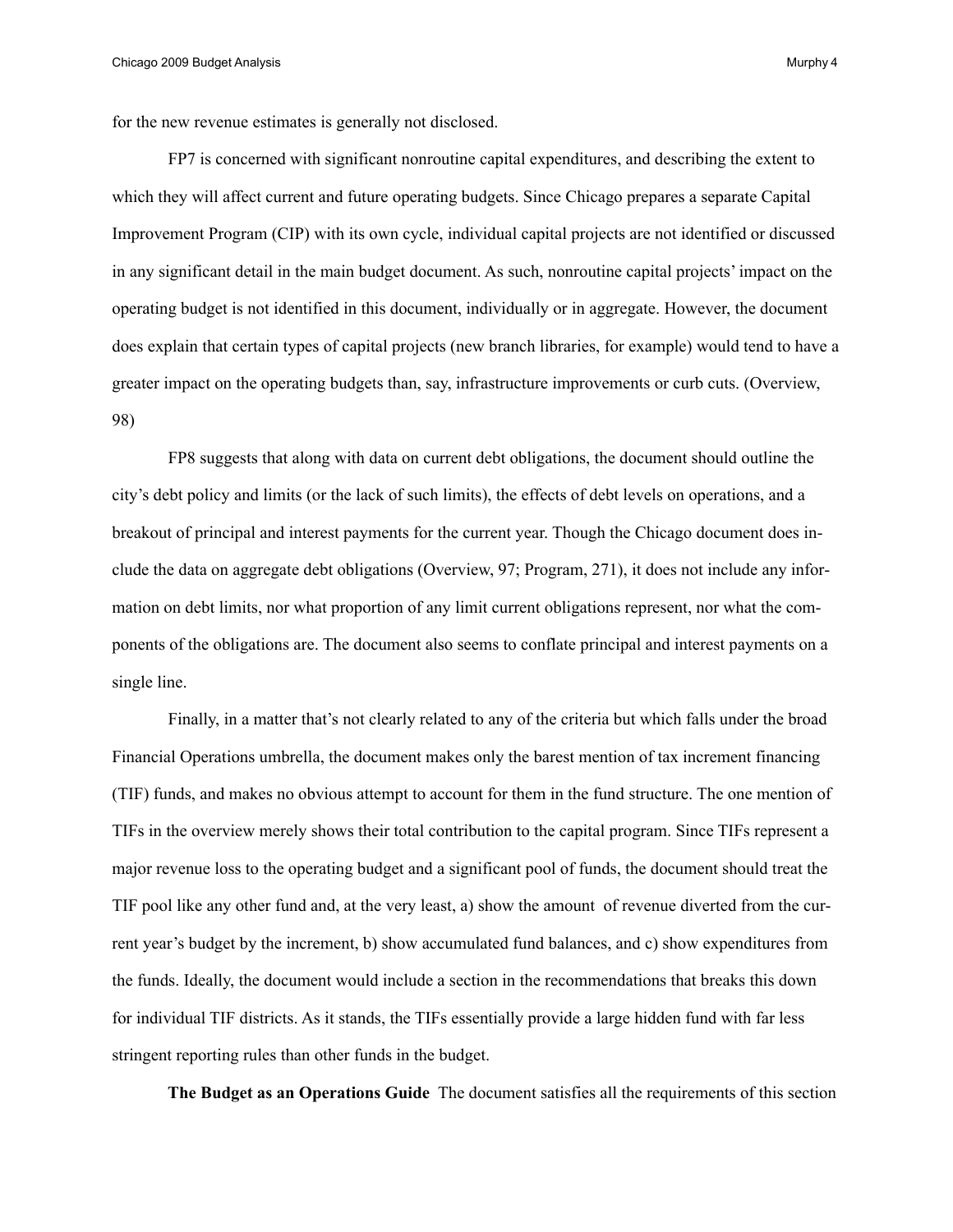between the Overview and the Program. For OG2 (objective and meaningful measures of progress toward accomplishing government's mission), many of the performance measures seem only marginally related to the mission of the organizational units. For example, as performance measures for the Dept. of Aviation, striving for an increase in positive responses to customer satisfaction surveys about bathroom cleanliness and shopping variety. Meanwhile, airport security incidents are framed as merely something to be avoided altogether, and so are only counted, with no actual performance targets attached. A raw number of incidents is a practically meaningless measure. This example suggests that the budget's effectiveness as an management tool is limited by the strength of these individual performance measures.

 **The Budget as a Communications Device** Again, broadly speaking, the document satisfies all the requirements of this section. And again, key pieces of information are left out of the picture presented by the document, for instance, any detail on TIFs and their relationship to the budgeting process (to satisfy CD2). A second major gap is between the budget narrative in the Overview volume and the Program and Recommendations on how the major asset sales/leases fit into the budget. Two pending major asset transactions—the 99-year lease of Midway Airport to a private entity, and the sale of rights to the city's parking meter collections—play a large role in balancing the 2008 and 2009 budgets, and the budget narrative touts the city's innovation in using such instruments to make up for revenue shortfalls elsewhere. However, actual detail on the transactions is very limited, and even at the Program level key pieces of information about the transactions are left out; these must be found elsewhere for a reader to even begin to make budgetary sense of the deal. Because of these omissions, it is impossible to get the full picture of the budget from the budget document itself. This is more than a question of the level of detail and it being impossible to express everything about the budget in a finite amount of space. The paper explores these issues at greater length in the next section.

 **Summary and Conclusions** The most serious of the problems with the budget presentation seem to revolve around issues of transparency. A rather flexible definition of balance allows anticipated revenues from future transactions to be recognized at the same time that the revenue stream to be sold in the transaction is also recognized. The presentation's narrative explanation about these transactions is not adequate in itself for an interested observer to understand the transactions' true budget impact. Similarly, a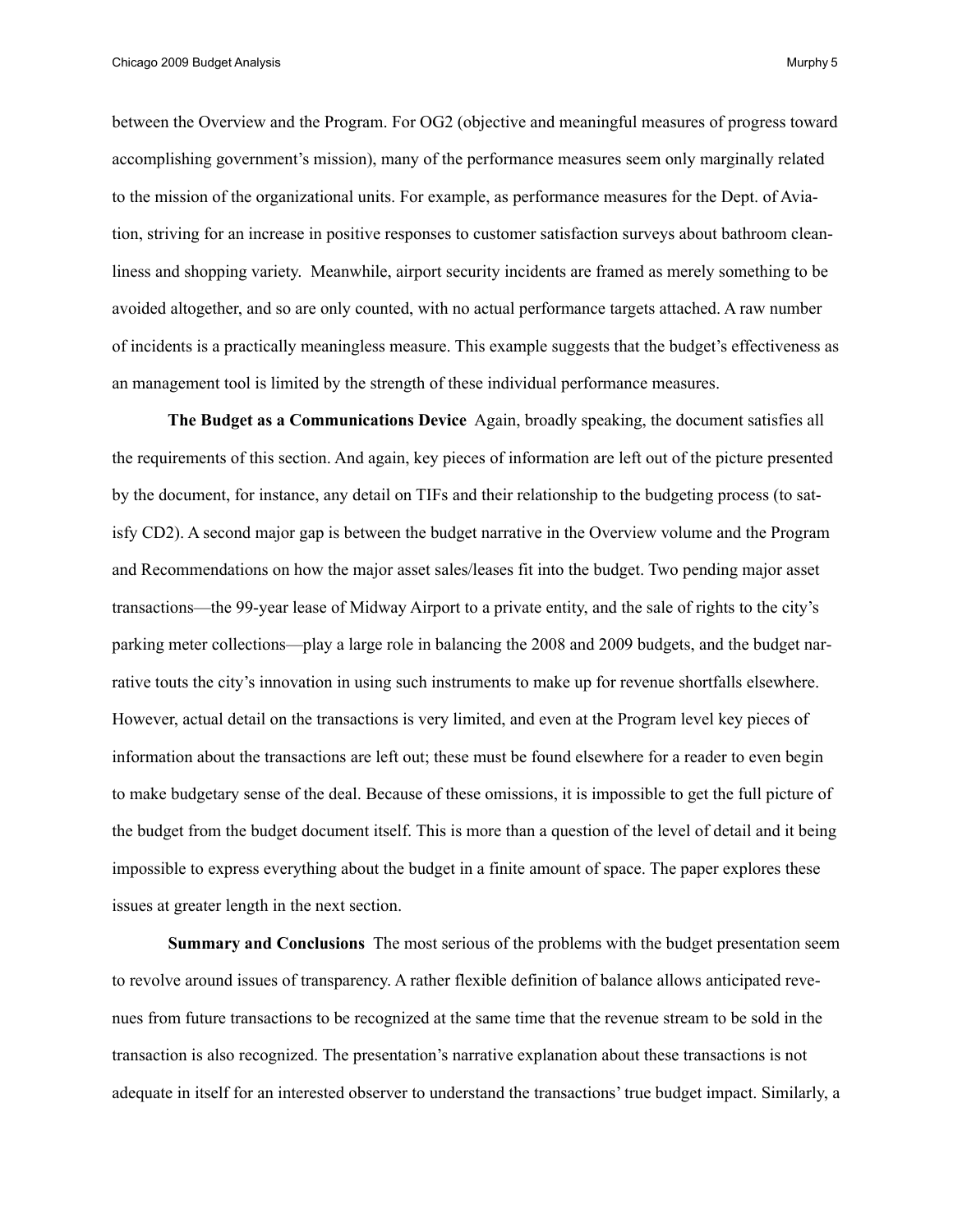major area of revenue expenditure is left almost wholly unaccounted-for in the document. Taken together, these omissions of information about major budgetary issues raise questions about whether the budget contains more systematic fudging and accounting tricks that would become obvious only on prolonged examination. In any case, they add up to a picture of an entity that is not striving for full accountability, which calls the reliability of the entire budget and revenue estimates into question.

 Most of the remaining problems are technical ones, more likely related to the size and complexity of the Chicago budget (as compared to the much smaller entities that the GFOA criteria are also designed to measure). They are not as alarming as apparent effort to shed accountability noted above.

## **Accounting for the Midway Airport Lease**

 On October 8, 2008, the City Council voted to enter into a 99-year lease agreement for Midway International Airport, the first privatization of a major American airport. According to the Dept. of Aviation program narrative (Program, 251), the investment consortium Midway Investment and Development Corp. (MIDCo) will pay the city \$2.521 bil. for the right to collect the operations fees that currently flow to the Midway Airport Fund. Though the transaction is still awaiting FAA approval, the Budget Message describes the establishment of \$100 mil. "short term fund" with the proceeds, which will be used in operating budgets over the next five years. This will replace another \$100 mil., five-year fund flowing from the Chicago Skyway lease transaction, which is expiring in 2008. (Overview, 2–3) This section will try to trace how the Midway transaction is reflected in the 2009 budget. It will also attempt a limited analysis of the value of the revenue stream, and whether the proceeds received from the lease represent a disposal of public assets that is worthwhile for the city.

 The Chicago Midway Airport Fund has total appropriable revenue of \$199.2 mil. in 2009. The Dept. of Aviation program summary states that a full year's worth of operations was appropriated for the Midway fund, even though the lease transaction is expected to be finalized in 2008, and that

the City plans to transfer operations of the airport to MIDCo in the first quarter of 2009. It will not remain part of the City's budget appropriation going forward (it will remain self-supporting under the private operator's management control), but Midway will remain a City asset and continue to operate and serve customers as it does today. The lease agreement and operating standards provide for the continued operation of Midway as part of Chicago's Airport System. (Program, 251)

A press release from the Mayor's Office provides some additional detail: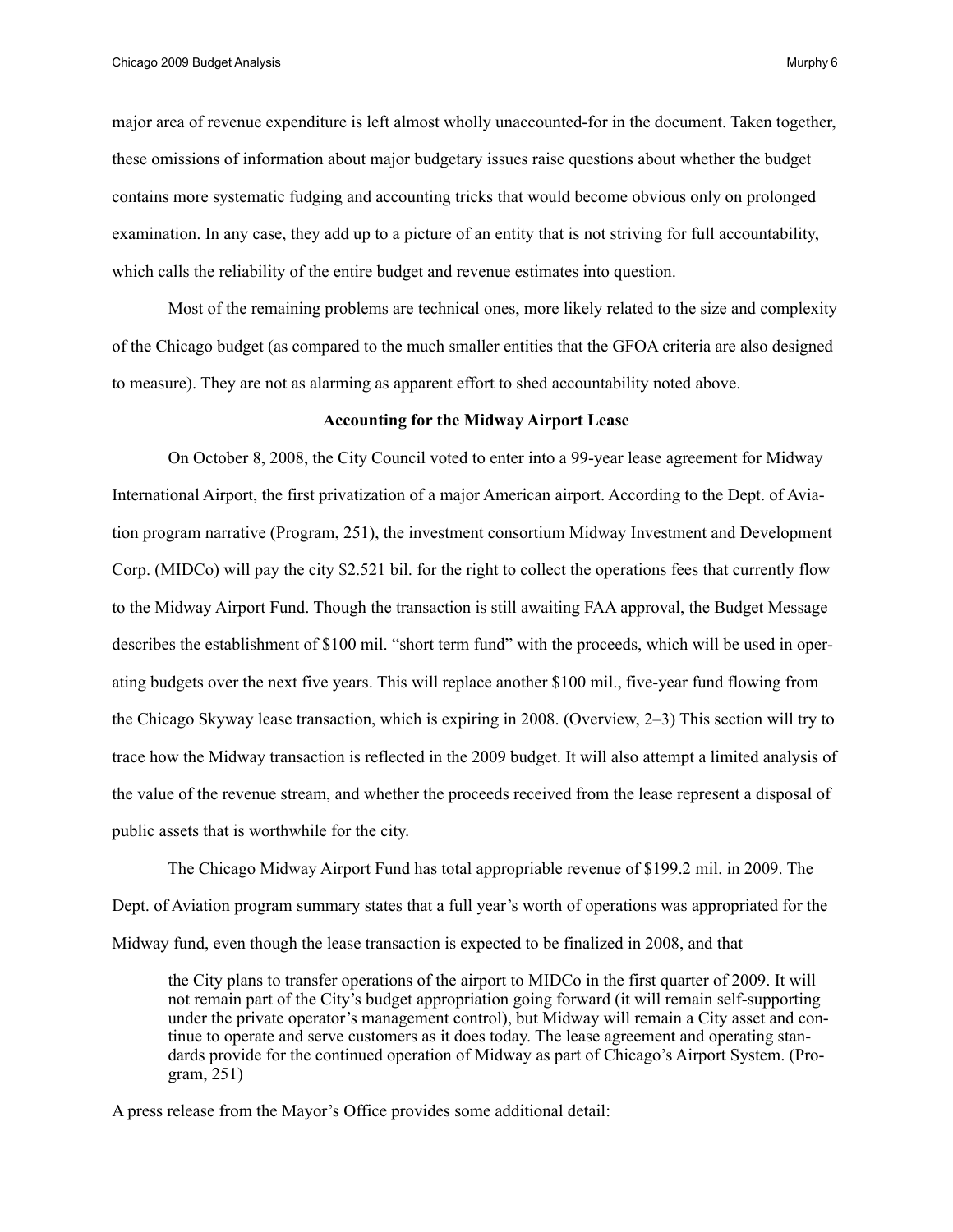- the entire \$2.521 bil. of rent is due at closing
- net proceeds total more than \$1 bil.
- "state law requires that 90% of the net proceeds be used for infrastructure improvements"; also, "up to half of the net can be used for the pension funds" [it is unclear how these two seemingly contradictory statements are to be reconciled, but regardless, the funds are unavailable for funding operations]
- use of the remaining 10% (approximately \$100 mil.) of net proceeds is unrestricted
- terms of the lease include detailed operating standards governing all aspects of airport operations. City and airlines can both take action for failure of the operator to meet standards
- city will continue to provide all police and fire services at the airport, and TSA will continue to perform all of its current function in passenger screening and other areas (Mayor's Press Office, 9/30/2008)
- •

As mentioned in the previous section, the fact that these details, which are crucial to understand-

ing the lease's budget impact, were not included in the budget document itself constitute a failure of the document's communications role.

 First, we will try to determine where the savings come from in this transaction by looking at expenditures from the Midway Airport fund (Recommendations, 502–522). The fund is balanced, with expenditures matching revenues of \$199,221,000, and it pays for 346 positions, of which 152 are within the Department of Aviation. This, and some two dozen other administrative and oversight positions in assorted city departments, seem to be where the bulk of the savings will come. These total \$102.3 mil., and 163 positions.

 Since police and fire services will continue to be provided by the city, the 130 sworn personnel currently paid out of the fund (57 Police and 73 in the Fire Dept.), with operations totaling more than \$11 mil., will not be part of the savings. Nor, presumably, will 37 positions and \$2 mil. for the Office of Emergency Management and Communications or 16 positions and \$3 mil. for Fleet Management (which I am assuming go almost entirely to support the public safety operations at the airport). If my assumptions are correct, these ongoing costs total at least \$16.2 mil. and 183 positions in 2009, all of which was formerly funded with the revenue stream that the city has now leased the rights to for a century.

 Another important assumption here is that some \$81 mil. in annual debt service within the fund will be fully taken off the books as the debt is retired with the lease proceeds. Since the fund is fully appropriated as if it was a normal year, this is unclear from anything in the budget document.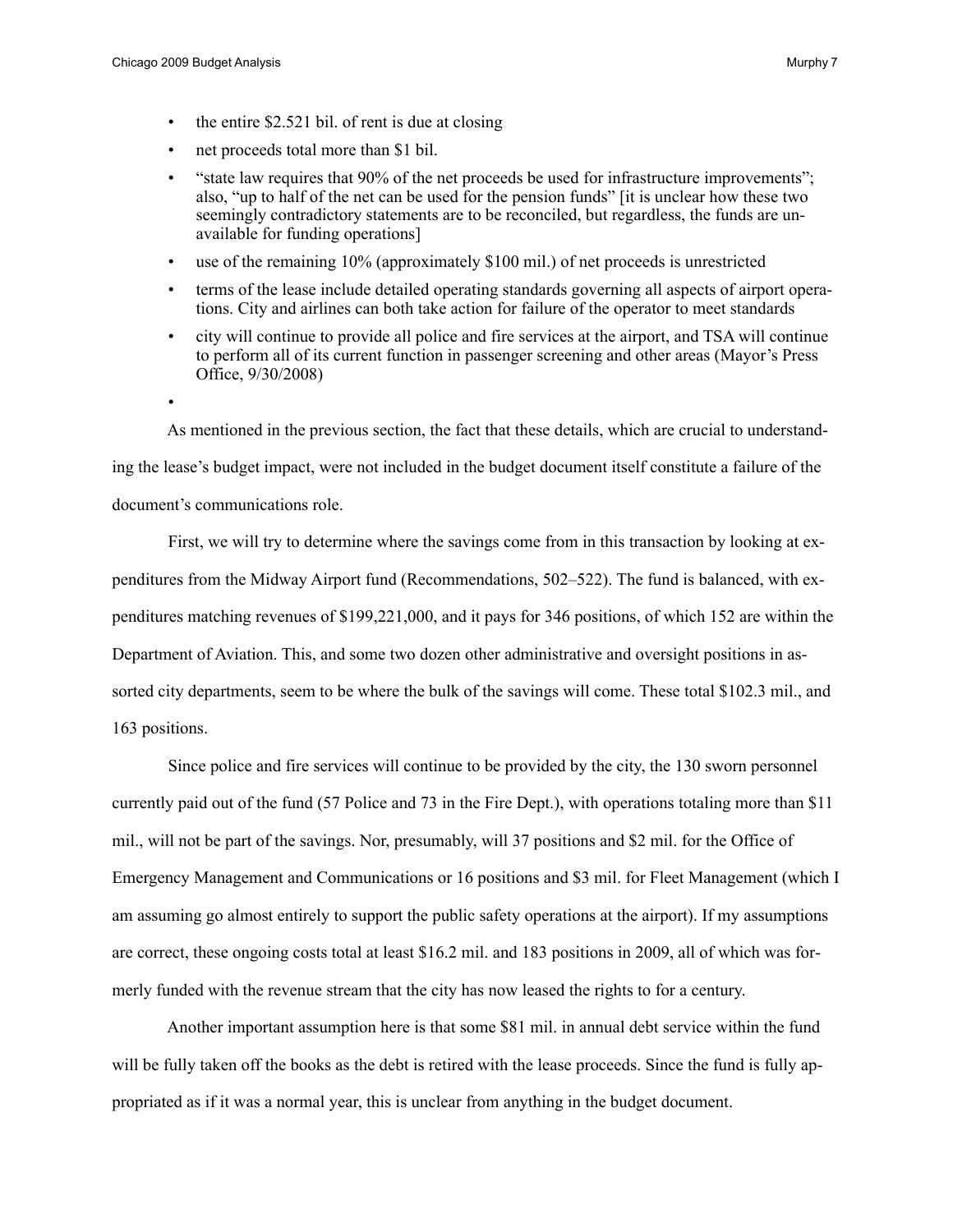Putting a value on the revenue stream from the airport is difficult, but for simplicity's sake, let us first assume that the level of revenue remains at this year's level (\$199.2 mil.) over the life of the lease; using a discount rate of 7%, the net present value of this 99-year revenue stream is \$2.84 bil.—the city is receiving about 89% of that amount. More realistically, assuming that the revenue stream does grow, but at no more than the constrained rate outlined in the lease (no growth for first six years, limited to core CPI thereafter, and moreover assuming a 2.5% core CPI and that fees are never raised beyond that even though they are permitted to), the net present value is \$3.62 bil. The city recovers less than 70% of this amount. These conservative calculations suggest that MIDCo is receiving a risk premium on the order of 10–30% for taking over an established, self-sufficient municipal enterprise. Since MIDCo can opt to raise revenues beyond core CPI after 25 years, the value is potentially much greater. Is this a worthwhile transaction for the city? If the city were shedding a significant number of personnel in the transaction, it might seem to be favorable, but as the deal is structured the city retains the most expensive aspects of the operations (public safety operations and a significant number of sworn personnel, along with their associated benefit obligations). The deal does shore up pension and capital funds, but if the city had held out for a larger portion of the net present value of the revenue stream, this would have had a much greater impact on those obligations, as well as freeing up significantly more for general revenues.

 Meanwhile, the impact on the operating budget is negligible. If the \$100 mil. available to the corporate fund is spread out over five years as planned, this actually amounts to less than \$4 mil. per year in new revenues once ongoing operations at Midway are accounted for. This will make up for less than half of the expiring short-term revenues from the Skyway sale.

 Perhaps most problematically, the city is already counting the proceeds, even while appropriating for a full year's operations in 2009. The Overview states that the unreserved portions of the new revenues will be "used over a period of 5 years, starting in 2008," (3) and that the city's \$161 million shortfall at year-end 2008 is partly filled with these revenues (8). This is more fully borne out in the revenue estimates (Overview, 65), which show that the one-time money is being classified under Proceeds and Transfers-in to balance both the 2008 year-end shortfall and the 2009 budget. Neither of these transfers is matched by any expenditure in the Midway Airport fund. This means that for two years, the budget is si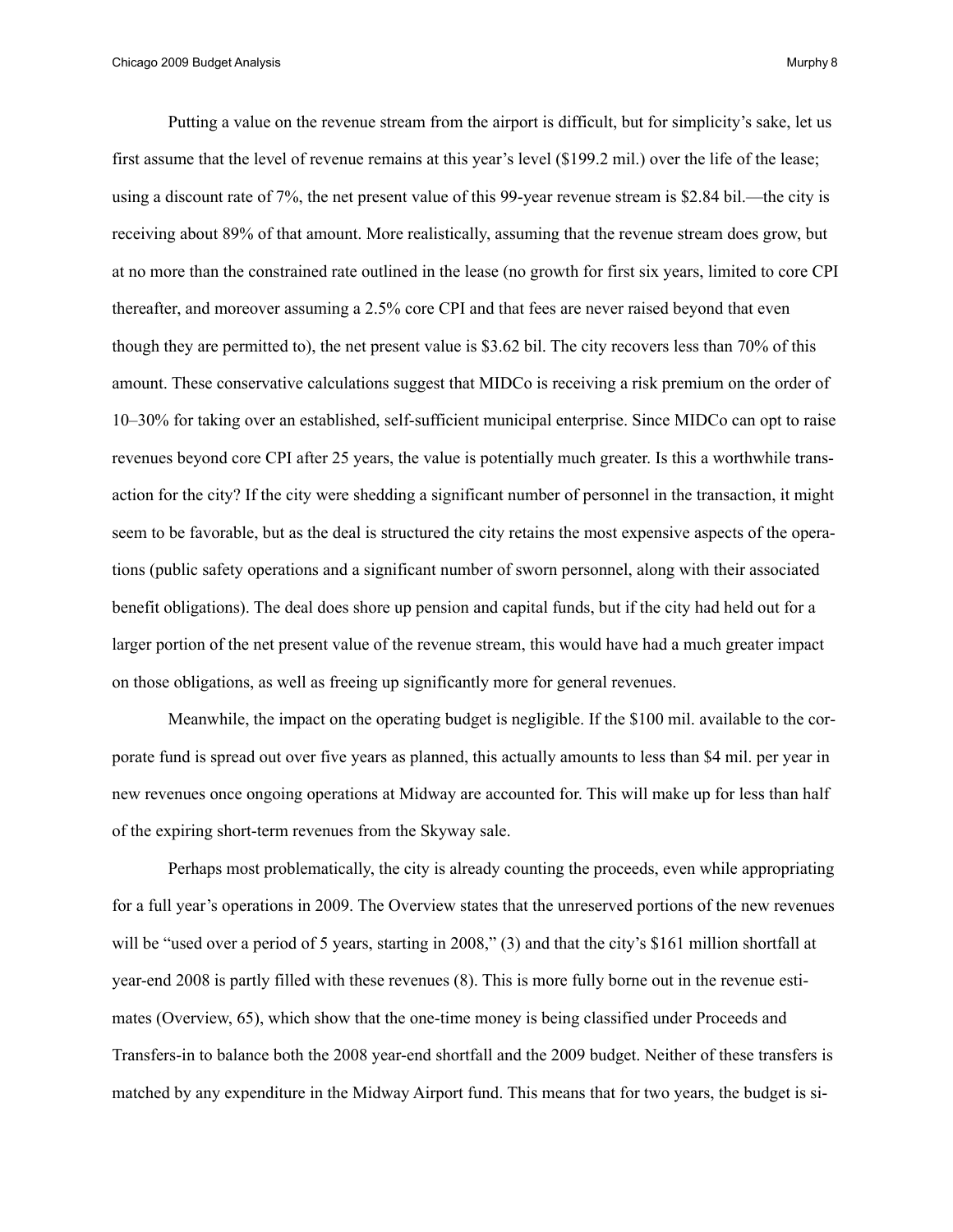Chicago 2009 Budget Analysis **Murphy 9** and the chicago 2009 Budget Analysis Murphy 9

multaneously dedicating the new Midway lease proceeds while still appropriating the Midway Airport fees at their full value: in short, revenues are overstated by \$20 mil. in both years. Since Proceeds and Transfers-in is an unitemized entry in the Recommendations, it is only through a close reading of the revenue estimates that this is obvious. Clearly, this budget is working under a definition of "balance" that could not last in the long run.

 A possible remedy to the problems with this transaction might lie in a set of policies for negotiating and accounting for major asset sales and leaseholds, especially since the city seems to be increasingly attracted to such deals. First, a consistent policy for setting the price of an asset should be adopted; at a minimum this would outline relevant variables to be used in the calculation, such as discount rate, acceptable risk premium, and how to calculate the future value of the associated revenue stream. Most likely this would produce a range of acceptable prices that could be weighed against relevant long-term trends like congestion, fuel prices, insurance premiums, etc. Any asset sale should have to satisfy a minimum return of value to the taxpayer. Since the city is most likely to enter into these transactions in times of financial distress, this would hopefully mitigate the temptation to take the first juicy-sounding offer without weighing all important considerations. Second, the budget policy should be explicit about how and when the revenue from these transactions can be recognized, and should require alternative schedules to be attached to the relevant funds to show how their revenues and expenditures will be affected if the transaction goes through as expected. It is reasonable and even prudent to make projections based on the assumption of a different revenue mix by year's end, but these assumptions should be fully explained in the budget document and shown in the schedules.

## **Conclusions and Recommendations**

 In 2009, Chicago scrambled to make up a \$420 mil. revenue hole, as well as a \$161 mil. shortfall in its year-end 2008 budget, largely due to major decreases in economically sensitive revenues. The means used to make up for these shortfalls include expenditure cuts and increases in some fees, penalties, and other nontax revenues, but also the conversion of two important revenue streams into one-time windfalls. The budget holes have also been partly plugged by way of accounting tricks that may overstate revenue by tens of millions of dollars. Even if these accounting maneuvers are technically legal and ac